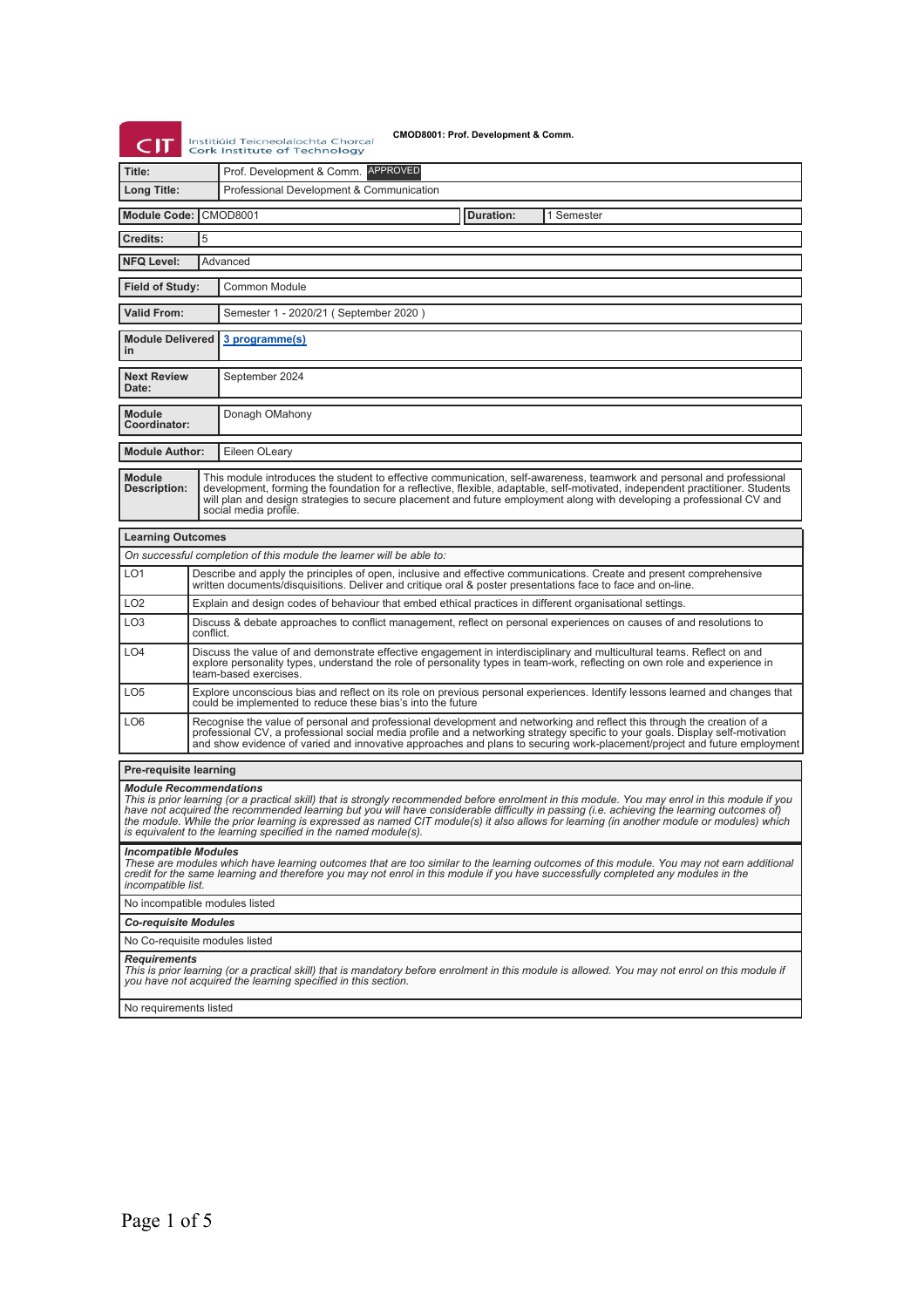דו־  $\epsilon$ 

Institiúid Teicneolaíochta Chorcaí<br>Cork Institute of Technology

**Module Content & Assess** 

### **Indicative Content**

### **Introduction to Communication**

Defining Communication, Communication Models, Methods of organisational communication (networks, written communication, meetings,<br>presentations, technology (online meetings and media), cultural difference, etc.) decision m

# **Self-Expression**

Critical Thinking (Defining the question, collecting information, Analysis, etc) Process Approach, Design of Experiments, Black Box<br>investigation, Making Sound Arguments, Deductive and Inductive reasoning, Fallacies of Log

**Human Behaviour and Team Dynamics**<br>Delegation, influence, persuasion, building rapport, negotiation skills, non-verbal communication, defining and overcoming barriers to<br>effective communication, conflict resolution, selfethics). Ethics in the work place: core values, codes of behaviour, responsibility, accountability, recognising and dealing with ethical<br>dilemmas. Team Theories, team types, management and strategies, behaviour in teams (c

## **Professional Communication**

Academic writing: structure and sequence (reports, essays, projects, SOPs, synopsis, etc), reading critically. Presentations (creating<br>content, structure, telling a story, design, effective delivery, involving audience, an

## **Personal & Professional Development**

Preparing resume, develop professional social media profile, interview techniques, competency-based interviews, networking strategies,<br>goal setting, job searching, understanding job advertisements, understanding the recrui

**Emotional Intelligence**<br>Self-awareness, awareness of others and empathy. Avoiding assumptions, inspiring and fostering respect. Awareness of unconscious<br>bias, strategies to minimise unconscious bias, role UB plays in prof

| <b>Assessment Breakdown</b>    |                                                                                                                                                                                                    | $\frac{0}{0}$ |                      |                              |                    |
|--------------------------------|----------------------------------------------------------------------------------------------------------------------------------------------------------------------------------------------------|---------------|----------------------|------------------------------|--------------------|
| Course Work                    |                                                                                                                                                                                                    | 100.00%       |                      |                              |                    |
|                                |                                                                                                                                                                                                    |               |                      |                              |                    |
| <b>Course Work</b>             |                                                                                                                                                                                                    |               |                      |                              |                    |
| Assessment<br>Type             | <b>Assessment Description</b>                                                                                                                                                                      |               | Outcome<br>addressed | $\frac{0}{2}$<br>оf<br>total | Assessment<br>Date |
| Practical/Skills<br>Evaluation | Create an e-portfolio with assigned tasks to show skills development, to include design 1.2,3,4,5,6 70.0<br>of and engagement in role plays, creation of a CV, a professional Social Media Profile |               |                      |                              | <b>Every Week</b>  |

|                                     | and a Networking Strategy, a plan and evidence of varied and innovative strategies to<br>secure work-placement and future employment. |  |  |                                 |  |  |
|-------------------------------------|---------------------------------------------------------------------------------------------------------------------------------------|--|--|---------------------------------|--|--|
| Other                               | Engagement with online and in-class guizzes                                                                                           |  |  | 1,2,3,4,5,6   15.0   Every Week |  |  |
| Presentation                        | Team based presentation                                                                                                               |  |  | 15.0 Week 10                    |  |  |
| No End of Module Formal Examination |                                                                                                                                       |  |  |                                 |  |  |
| <b>Reassessment Requirement</b>     |                                                                                                                                       |  |  |                                 |  |  |
|                                     |                                                                                                                                       |  |  |                                 |  |  |

**Coursework Only** *This module is reassessed solely on the basis of re-submitted coursework. There is no repeat written examination.*

**The institute reserves the right to alter the nature and timings of assessment**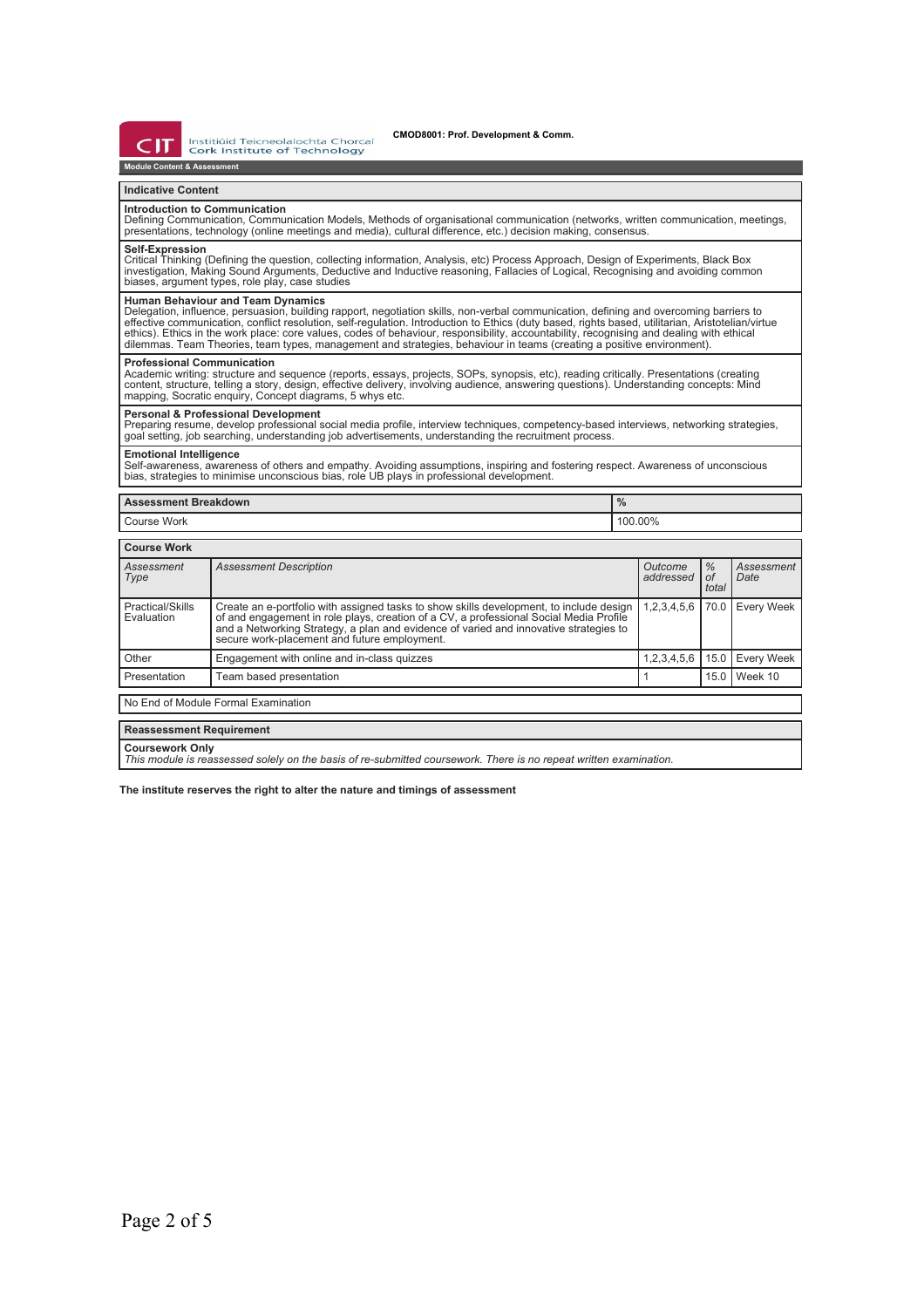**CMOD8001: Prof. Development & Comm.** 

**CIT** Instituïd Teicneolaíochta Chorcaí

| COIN INSTITUTE OF TECHNOLOGY<br><b>Module Workload</b> |                                                                                                              |                    |                   |                                          |  |
|--------------------------------------------------------|--------------------------------------------------------------------------------------------------------------|--------------------|-------------------|------------------------------------------|--|
| <b>Workload: Full Time</b>                             |                                                                                                              |                    |                   |                                          |  |
| <b>Workload Type</b>                                   | <b>Workload Description</b>                                                                                  | <b>Hours</b>       | Frequency         | Average<br>Weekly<br>Learner<br>Workload |  |
| Lecture                                                | Theory, interactive lecture exercises                                                                        | 1.0                | <b>Every Week</b> | 1.00                                     |  |
| Tutorial                                               | Debate, discussion, team based exercises                                                                     | 1.0                | <b>Every Week</b> | 1.00                                     |  |
| Directed Learning                                      | Preparation of resume, media profile, completion of e-portfolio,<br>lecture directed and self-directed study | 5.0                | <b>Every Week</b> | 5.00                                     |  |
|                                                        |                                                                                                              | <b>Total Hours</b> |                   |                                          |  |
| <b>Total Weekly Learner Workload</b>                   |                                                                                                              |                    |                   |                                          |  |
| <b>Total Weekly Contact Hours</b>                      |                                                                                                              |                    |                   |                                          |  |
| <b>Workload: Part Time</b>                             |                                                                                                              |                    |                   |                                          |  |
| <b>Workload Type</b>                                   | <b>Workload Description</b>                                                                                  | <b>Hours</b>       | Frequency         | Average<br>Weekly<br>Learner<br>Workload |  |
| Lecture                                                | Theory, interactive exercises                                                                                | 1.0                | Every Week        | 1.00                                     |  |
| Tutorial                                               | Debate, discussion, team based exercises                                                                     | 1.0                | <b>Every Week</b> | 1.00                                     |  |
| Independent & Directed Learning<br>(Non-contact)       | Preparation of resume, media profile, completion of e-portfolio,<br>lecture directed and self-directed study | 5.0                | Every Week        | 5.00                                     |  |
| <b>Total Hours</b>                                     |                                                                                                              |                    |                   | 7.00                                     |  |
| <b>Total Weekly Learner Workload</b>                   |                                                                                                              |                    |                   | 7.00                                     |  |
| <b>Total Weekly Contact Hours</b>                      |                                                                                                              |                    |                   | 2.00                                     |  |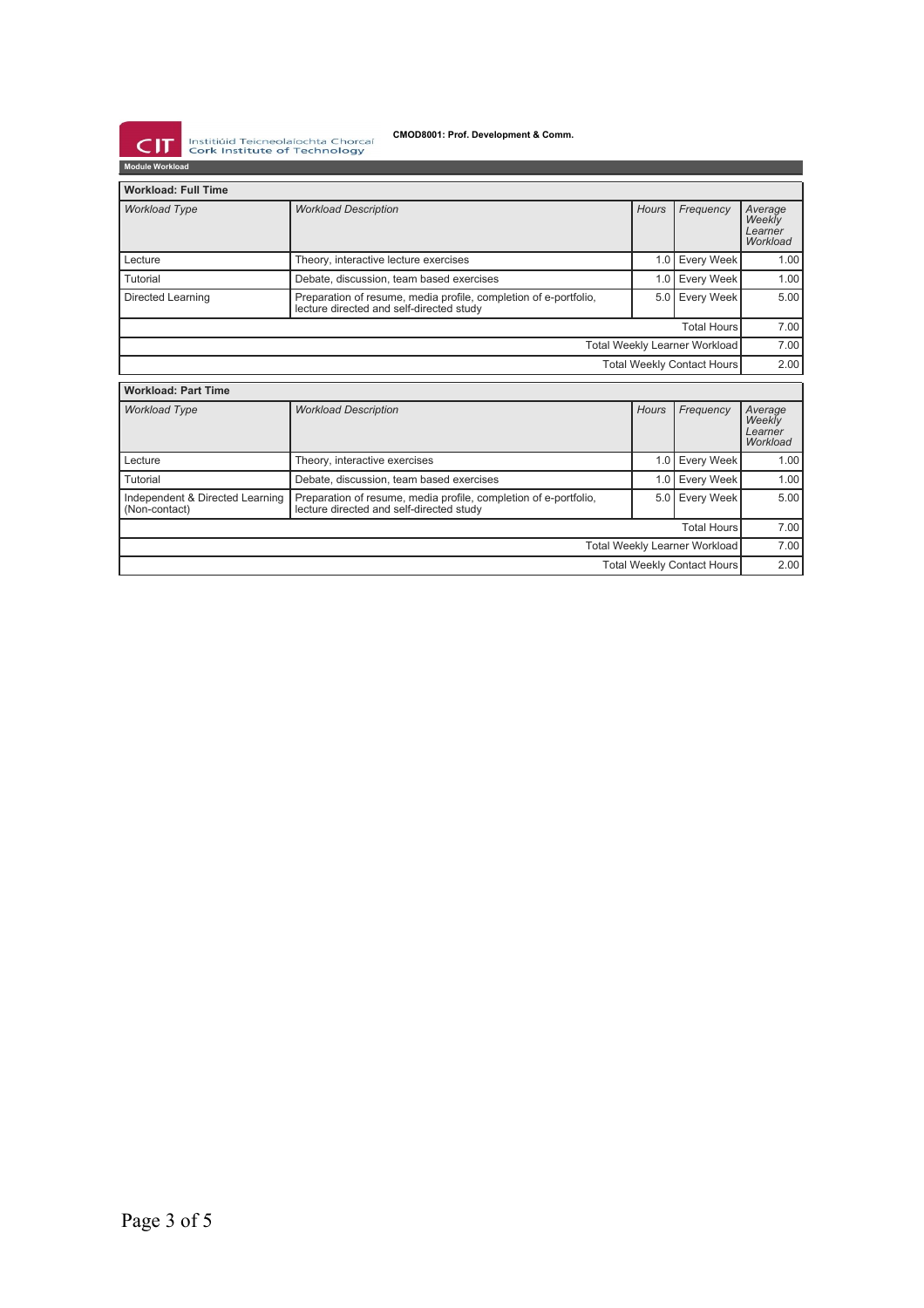**Module Reso** *Recommended Book Resources* **Goree K. and Bredesen, D. 2011,** *Ethics in the Workplace***, 3rd Ed., South-Western Educational Pub [ISBN: 978-0-538-497] Means, T. 2018,** *Business Communication***, CENGAGE Learning Custom Pub [ISBN: 1337403903]** *Supplementary Book Resources* **Loundes, D. and Carniege, L. 2019,** *Communication in the Workplace***, Independent Pub [ISBN: 978-169542350] Biasucci, C. and Prentice, R. 2020,** *Behaviour Ethics in Practice: Why we Sometimes Make the Wrong Decisions***, 1st Ed., Routledge U.K. [ISBN: 978-036734165] O'Loughlin, E. 2009,** *An Introduction to Business Systems Analysis: Problem Solving Techniques and Strategies***, Independent Pub. [ISBN: 978-173155787] Clark, T. 2017,** *Business Models for Teams***, Portfolio, UK [ISBN: 978-073521335]** *Recommended Article/Paper Resources Challenges and barriers in virtual teams: a literature review* **<https://link.springer.com/content/pdf/10.1007/s42452-020-2801-5.pdf>** *Successful teamwork: A case study* **<http://www.unice.fr/crookall-cours/teams/docs/team%20Successful%20teamwork.pdf>** *The Effectiveness of Teamwork Training on Teamwork Behaviors and Team Performance: A Systematic Review and Meta-Analysis of Controlled Interventions* **[https://journals.plos.org/plosone/article/file?id=10.1371/journal.pone.0169604&a mp;type=printable](https://journals.plos.org/plosone/article/file?id=10.1371/journal.pone.0169604&type=printable)**  *Supplementary Article/Paper Resources Conflict Management, a new challenge* <u>[https://pdf.sciencedirectassets.com/282136/1-s2.0-S2212567116X00068/1-s2.0-S2212](https://pdf.sciencedirectassets.com/282136/1-s2.0-S2212567116X00068/1-s2.0-S2212567116302556/main.pdf?X-Amz-Date=20200909T113756Z&X-Amz-Algorithm=AWS4-HMAC-SHA256&X-Amz-Signature=1b45056c8f2f1470815997773d7f94aee7c71b7e3360a0102336c7d3ca48b481&X-Amz-Credential=ASIAQ3PHCVTY772J3CHW%2F20200909%2Fus-east-1%2Fs3%2Faws4_request&type=client&tid=prr-2094ec63-dfce-415e-9b0f-2462b782fa9e&sid=e6ab0ee72eb861464699b11-2b31ed9874a9gxrqb&pii=S2212567116302556&X-Amz-SignedHeaders=host&X-Amz-Security-Token=IQoJ)<br>567116302556/main.pdf?X-Amz-Date=2020090911137562&X-Amz-Algorithm=AWS4-HMAC-<br>SHA256&X-Amz-Signature=1b45056c8f2f1470815997773d7f94aee7c71b7e</u> **[p;X-Amz-SignedHeaders=host&X-Amz-Security-Token=IQoJ](https://pdf.sciencedirectassets.com/282136/1-s2.0-S2212567116X00068/1-s2.0-S2212567116302556/main.pdf?X-Amz-Date=20200909T113756Z&X-Amz-Algorithm=AWS4-HMAC-SHA256&X-Amz-Signature=1b45056c8f2f1470815997773d7f94aee7c71b7e3360a0102336c7d3ca48b481&X-Amz-Credential=ASIAQ3PHCVTY772J3CHW%2F20200909%2Fus-east-1%2Fs3%2Faws4_request&type=client&tid=prr-2094ec63-dfce-415e-9b0f-2462b782fa9e&sid=e6ab0ee72eb861464699b11-2b31ed9874a9gxrqb&pii=S2212567116302556&X-Amz-SignedHeaders=host&X-Amz-Security-Token=IQoJ)**  *Conflict Management: Difficult Conversations with Diffcult People* **<https://europepmc.org/backend/ptpmcrender.fcgi?accid=PMC3835442&blobtype=pdf>** *Creating value through virtual teams: a current literature review* **<https://ro.uow.edu.au/cgi/viewcontent.cgi?article=5204&context=eispapers>** *Relationship between Teamwork and Team Performance: Experiences from an ERPsim Competition* **<http://www.jise.org/Volume29/n3/JISEv29n3p157.pdf>** *How effective is teamwork really? The relationship between teamwork and performance in healthcare teams: a systematic review and meta-analysis* **<https://www.ncbi.nlm.nih.gov/pmc/articles/PMC6747874/pdf/bmjopen-2018-028280.pdf>** *THE IMPACT OF COMMUNICATION AND GROUP DYNAMICS ON TEAMWORK EFFECTIVENESS: THE CASE OF SERVICE SECTOR ORGANISATIONS* **[https://www.abacademies.org/articles/The-impact-of-communication-and-group-dynam ics-1939-6104-17-4-251.pdf](https://www.abacademies.org/articles/The-impact-of-communication-and-group-dynamics-1939-6104-17-4-251.pdf)**  *Other Resources* **Website: Harvard Business Review***The Secrets of Great Teamwork* **[https://hbr.org/2016/06/the-secrets-of-g reat-teamwork](https://hbr.org/2016/06/the-secrets-of-great-teamwork)  Website:** *The Importance of Teamwork (as proven by Science)*  **[https://www.atlassian.com/blog/teamwork/ the-importance-of-teamwork](https://www.atlassian.com/blog/teamwork/the-importance-of-teamwork)  Website:** *n/a* **[https://open.lib.umn.edu/businesscommuni cation/chapter/19-5-teamwork-and-leaders hip/](https://open.lib.umn.edu/businesscommunication/chapter/19-5-teamwork-and-leadership/)  Website:** *The ethical organisation* **[https://link.springer.com/chapter/10.100 7/978-1-349-24405-8\\_7](https://link.springer.com/chapter/10.1007/978-1-349-24405-8_7)  Website:** *n/a* **[https://hbr.org/2019/05/how-to-design-an -ethical-organization](https://hbr.org/2019/05/how-to-design-an-ethical-organization)  Website:** *n/a* **[https://collegeinfogeek.com/improve-crit ical-thinking-skills/](https://collegeinfogeek.com/improve-critical-thinking-skills/)**